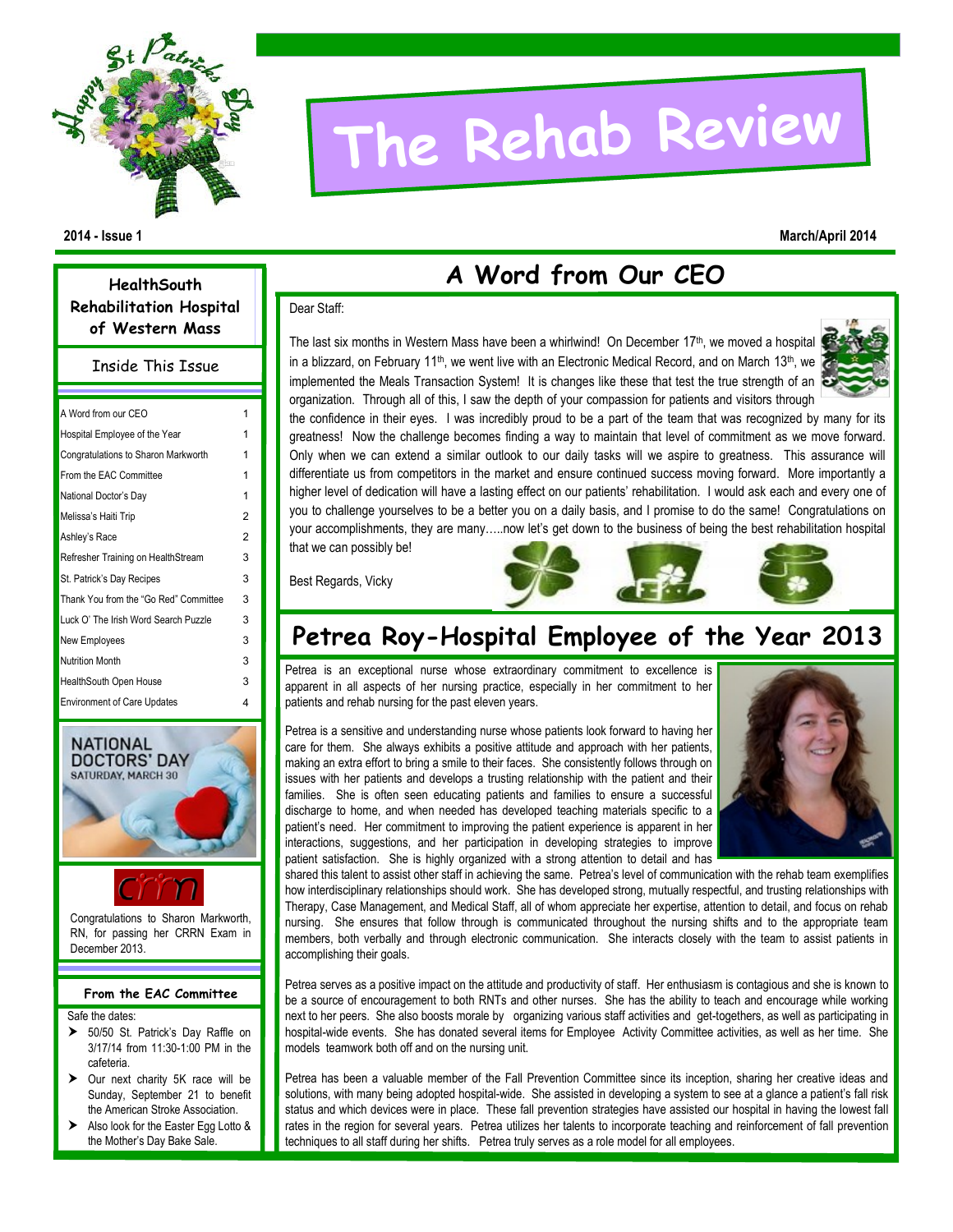## **Melissa's Haiti Trip**



Melissa Hathaway, RN, recently returned from a trip to Haiti where she volunteered in a medical clinic and construction project. This was her second trip to Haiti through an organization called Partners in Development. She also volunteered for a week in 2013 while a student at Greenfield Community College.

As a volunteer she worked directly with a Physician Assistant in the clinic treating diseases like elephantitis, facial abscesses, ruptured eardrums, and lacerations. She rotated from the medical clinic to the construction project where she worked from 8:00 AM to 4:30 PM building two-room houses consisting of cinder blocks and rebar (metal rods).

Melissa lived in a bunk house with a limited water supply, a toilet, and cold showers. The food consisted of pasta, rice, and goat. Her one carry-on bag was filled with medical supplies for the clinic.

The resources in this area of Haiti are very scarce. Melissa gave the sneakers off her feet to a woman who had to walk a long distance to get to the clinic for medical treatment.

Melissa not only volunteered her time, she also paid her own way to fulfill this mission, including payment for someone to cook and do laundry for her. She takes great pride in her accomplishments in Haiti and is also a sponsor for Haitian children.

We are fortunate to work with such compassionate people that go out of their way to assist others in need. Congratulations Melissa for a job well done!

Partners in Development, Inc (PID) is an organization committed to helping the extreme poor of Haiti attain whole life improvement and independence. They combine a host of programs such as child sponsorship, housing programs, medical programs, small business loan programs and educational opportunities with educational and financial resources to achieve community transformation and independence in places of extreme poverty.





## **Ashley's Race in Pittsfield, VT**

Ashley embarked on a challenge to participate in the *Winter Death Race* in Pittsfield VT which was scheduled to begin January 31. This race was created not only to test someone physically but mentally as well. Participants are unaware of all the tasks that will be required of them to complete prior to the race or how long the race will go. Racers were given a gear list one week prior to the start of the race and included things such as an axe, fire building materials, and a 70-lb sandbag. Racers must be able to support themselves in the wilderness, so they were required to pack plenty of food, water, and other essentials such as a first aid kit, extra clothes, etc. Racers must be prepared for whatever weather mother nature throws at them, so it was a must to be prepared for the cold winter weather in Vermont.

The race for her began in a frenzy as she was told it would not be able to begin the race until she chopped wood for two hours. Unfortunately this decision to get to the farm where check-in for the race occurred would set her back on time but she was not alone. Each task completed throughout the race gave her a puzzle piece and in order to finish the race you had to make time cutoffs for certain tasks and have certain amounts of puzzle pieces....24 pieces total. She made it through 31 hours of continuous racing until she was told she did not make her last time cutoff. In these hours, she covered around 70 miles of hiking through the Vermont woods as well as 40,000 feet of elevation gained. Some other

tasks included a 4‑hour ballet class, making fires from flint and steel wool, carrying a 35-lb sandbag along with her gear up and down the mountain, and finding 30 pennies buried in the snow with one hand tied to one ankle.

With this being said and although she was not an official finisher, she learned so much about herself and what she must do to train for her next death race. This next death race is known as the *Summer Death Race* and is set to begin June 27. This race again will take place over several days with no sleep involved. Last year's race was over 70 hours in length. Each year has a theme associated with it and this year's theme is known as "The Explorer." She is required to have a partner prior to the start of the race. Her partner, Jeremy Board, is a friend and fellow team member of the race team she is a part of (New England Spahtens) and who she has raced many other obstacle course races with.

Here are just a few details about the race…

Competitors are also provided a gear list or more than a dozen items weighing in excess of 50-pounds in advance of the race. The obstacle and challenge-driven race requires competitors to complete numerous grueling mental and physical challenges throughout a 40-mile course that runs through the Vermont woods. During the death race, competitors may be asked to chop wood for two hours, complete a 30-mile hike with rocks and weighted packs, build a fire from scratch, cut a bushel of onions, or after 24-hours of racing, memorize the names of the first 10 U.S. Presidents or a Bible verse, hike to the top of a mountain and recite them back in order -- miss a word and you get to do it again...and again...and again. Unlike other endurance races that offer a detailed map, Death Racers have no idea what to expect next as the course map and list of challenges are kept secret. This provides competitors with one of their biggest challenges as the length of the race can range from 48-72 hours. For an endurance athlete, not knowing where the light is at the end of the tunnel can be sheer torture.

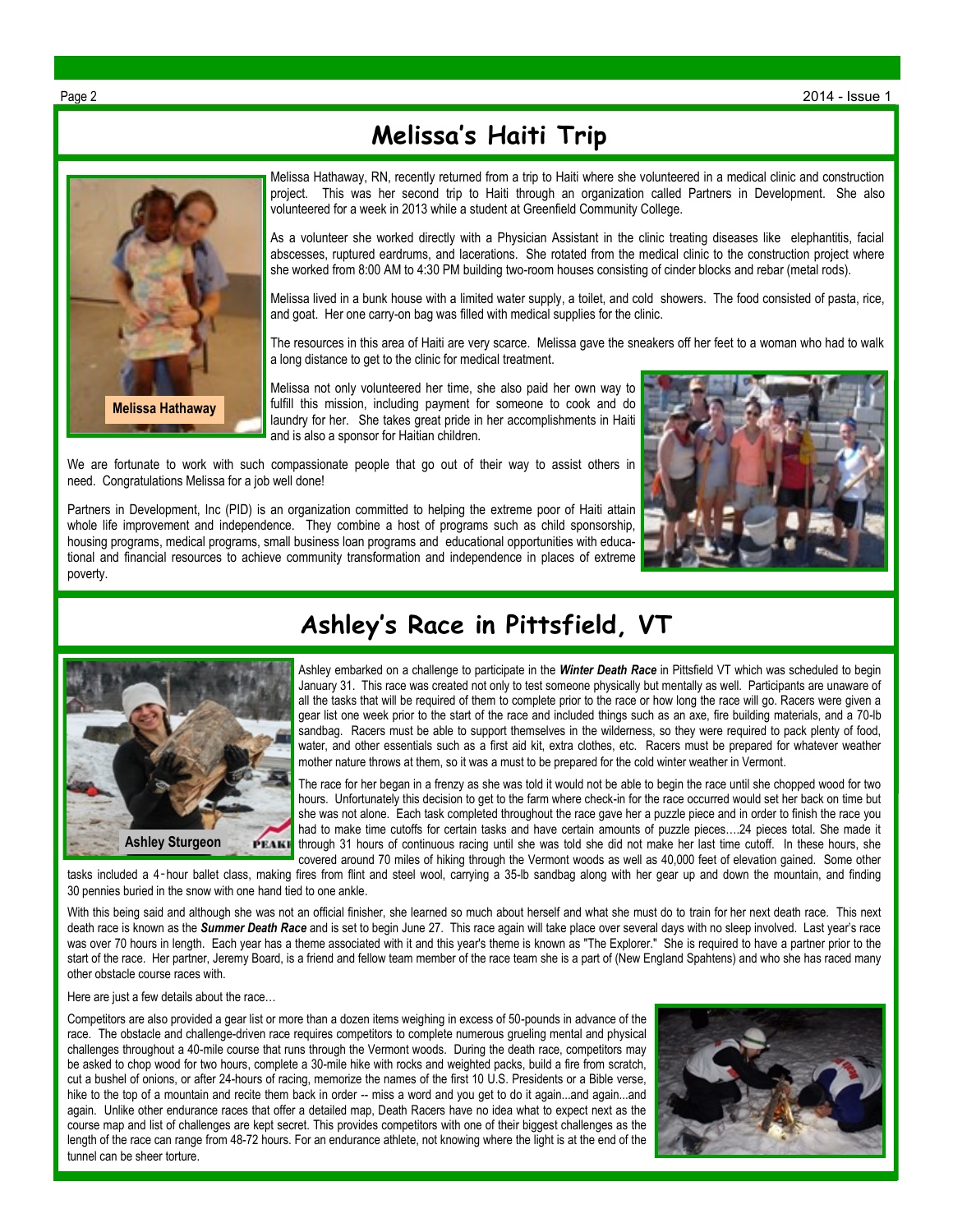#### 2014 - Issue 1 Page 3

#### **2014 Compliance Refresher Training on HealthStream**

All employees, Full Time, Part Time and Per Diem who were *hired before July 1, 2013* are required to complete this mandatory training on HealthStream by *Friday, May 2, 2014*. As an incentive, the following Step-Up Points will be rewarded to you if you complete the training by the dates listed below:

**Completion of the Compliance Refresher by March 31 will earn you 200 Step-Up Points**

**Completion of the Compliance Refresher by April 11 will earn you 1000 Step-Up Points**

There is no need to print a completion page to get the Step-Up Points. The points will be assigned to employees after the March and April incentive deadlines.

## **St. Patrick's Day Recipes**

#### **HOMEMADE IRISH CREAM**

- **1 can (12 oz) evaporated milk**
- **1 cup heavy whipping cream**
- **1/2 cup milk**
- **1/4 cup sugar**
- **2 tablespoons chocolate syrup**
- **1 tablespoon instant coffee granules**
- **2 teaspoons vanilla extract**
- **1/4 teaspoon almond extract**

**FOR EACH SERVING: 1/2 cup brewed coffee**

#### **DIRECTIONS:**

- **In a blender, combine the first eight ingredients; cover and process until smooth. Store in the refrigerator.**
- **For each serving, place coffee in a mug. Stir in 1/3 cup Irish cream. Heat mixture in a microwave if desired. Yield: 3 1/3 cups**
- **Irish whiskey may be added to this recipe if desired.**

#### **REUBEN QUICHE**

- **1 cup + 3 tablespoons finely crushed rye triscuits or other crackers**
- **1 tablespoon rye or all-purpose flour**
- **2 tablespoons + 1 1/2 teaspoons butter, melted**

#### **FILLING:**

- **5 green onions chopped**
- **1 tablespoon butter**
- **1 1/2 cups (6 ounces) shredded Swiss cheese divided**
- **1 package (2 1/2 ounces) deli corned beef, cut into 2 inch strips**
- **1/2 cups sauerkraut, well drained**
- **4 eggs**
- **1 cup half & half cream**

**1 tablespoon all-purpose flour**

**1/2 teaspoon ground mustard**

**1/4 teaspoon salt**



#### **DIRECTIONS:**

- **In a small bowl, combine the cracker crumbs, flour and butter; press onto the bottom and up the sides of an ungreased 9 inch pie plate. Bake at 375 degrees for 8-10 minutes or until edges are lightly browned.**
- **Meanwhile, in a small skillet, sauté onions in butter until tender; set aside. Sprinkle 1/2 cup cheese over crust. Top with corned beef, sauerkraut and remaining cheese. Whisk the eggs, cream, flour, mustard, salt and reserved onion mixture; pour over cheese.**
- **Bake, uncovered at 375 degrees for 25-30 minutes or until a knife inserted near the center comes our clean. Let stand for 5 minutes before cutting.**



### **Wednesday, April 2, 2014**

HealthSouth Rehabilitation Hospital of Western Massachusetts will hold its official **Open House** from 4:00-7:00 pm. We will be welcoming Corporate Executives, Regional Teams, as well as Community Members. We are honored to

be able to welcome them to our new hospital!



#### **March in National Nutrition Month** Nutritional information will be available in our

cafeteria throughout the month of March. Look for new information weekly!



#### **New Employees**

|          | Megan Cammisa (10/7/13)<br>Deborah Boynton (10/28/13)<br>Melinda Koblosh (10/28/13)<br>Kelli Laramee (11/11/13)<br>Corie Croke (11/25/13)<br>Carrie Douthwright (11/25/13)<br>Eric Johnson (11/25/13)<br>Albert Crepeau (12/16/13)<br>Darryl Morris (12/23/13)<br>Christine Regan (1/6/14)<br>Jennifer L. Acevedo (1/20/14)<br>Elizabeth Robitaille (2/1/14)<br>Sandra Callirgos (2/3/14)<br>Irene Rivera (2/3/14)<br>Ariel Ayala (2/17/14)<br>Hyacinth Campbell (2/17/14) |                |        |       |                                                     |       |                | <b>Nursing</b><br>Housekeeping<br><b>Physical Therapy</b><br><b>Occupational Therapy</b><br><b>Nursina</b><br><b>Nursing</b><br><b>Nursing</b><br><b>Plant Operations</b><br>Housekeeping<br>Housekeeping<br><b>Nursing</b><br>Rehab (other)<br><b>Nursing</b><br><b>Nursina</b><br><b>Nursing</b><br><b>Nursing</b> |     |              |                           |              |             |              |              |                                             |  |
|----------|----------------------------------------------------------------------------------------------------------------------------------------------------------------------------------------------------------------------------------------------------------------------------------------------------------------------------------------------------------------------------------------------------------------------------------------------------------------------------|----------------|--------|-------|-----------------------------------------------------|-------|----------------|----------------------------------------------------------------------------------------------------------------------------------------------------------------------------------------------------------------------------------------------------------------------------------------------------------------------|-----|--------------|---------------------------|--------------|-------------|--------------|--------------|---------------------------------------------|--|
|          |                                                                                                                                                                                                                                                                                                                                                                                                                                                                            | <b>Shirley</b> |        |       | Tracey Lawler (2/17/14)<br>Helena Pastore (2/17/14) |       |                |                                                                                                                                                                                                                                                                                                                      |     |              |                           |              |             |              |              | <b>Nursing</b><br><b>Nursing</b><br>Serrano |  |
|          |                                                                                                                                                                                                                                                                                                                                                                                                                                                                            |                |        |       |                                                     |       |                |                                                                                                                                                                                                                                                                                                                      |     |              |                           |              |             |              |              |                                             |  |
| R Z<br>o | $\mathbf{I}$                                                                                                                                                                                                                                                                                                                                                                                                                                                               | z              |        | K V E | I A L J A G J I K                                   | Q L D |                |                                                                                                                                                                                                                                                                                                                      | R O |              | L<br>U                    | L<br>I       | F<br>I      | x<br>в       |              | <b>BLARNEYSTONE</b><br><b>CORK</b>          |  |
| I        | K V                                                                                                                                                                                                                                                                                                                                                                                                                                                                        |                | F      |       | D M P                                               |       |                |                                                                                                                                                                                                                                                                                                                      |     | O B Y A N    |                           | м            | $\mathbf R$ | E            |              | <b>DANCE</b>                                |  |
| G        | I                                                                                                                                                                                                                                                                                                                                                                                                                                                                          |                |        |       | <b>OKROCRLKI</b>                                    |       |                |                                                                                                                                                                                                                                                                                                                      |     |              | J                         | E            | I           | x            |              | <b>DUBLIN</b>                               |  |
| D        |                                                                                                                                                                                                                                                                                                                                                                                                                                                                            |                |        |       | NALERI                                              |       |                |                                                                                                                                                                                                                                                                                                                      |     |              | <b>NELQNRS</b>            |              |             | к            |              | <b>EMERALDISLE</b>                          |  |
| C        | L                                                                                                                                                                                                                                                                                                                                                                                                                                                                          | R I            |        |       | JOT                                                 |       | V <sub>B</sub> |                                                                                                                                                                                                                                                                                                                      | c o |              | z                         | I.           | H           | X            |              | <b>GAELIC</b>                               |  |
|          |                                                                                                                                                                                                                                                                                                                                                                                                                                                                            |                |        |       | <b>OEXGIXUU</b>                                     |       |                | P                                                                                                                                                                                                                                                                                                                    |     |              | THLCH                     |              |             | W            | <b>GOLD</b>  |                                             |  |
|          |                                                                                                                                                                                                                                                                                                                                                                                                                                                                            |                |        |       | EMERALD                                             |       | $\mathbf{r}$   | s                                                                                                                                                                                                                                                                                                                    | L E |              | AKD                       |              |             | s            |              | <b>GREEN</b>                                |  |
| M        | D                                                                                                                                                                                                                                                                                                                                                                                                                                                                          | A <sub>N</sub> |        | C E   |                                                     | z     | Y              | H                                                                                                                                                                                                                                                                                                                    | G D |              | UU                        |              | H           | R            |              | <b>IRELAND</b>                              |  |
| s        | O <sub>D</sub>                                                                                                                                                                                                                                                                                                                                                                                                                                                             |                | G      | S     | K E                                                 |       | к              | $\circ$                                                                                                                                                                                                                                                                                                              | v   | $\mathbf{I}$ |                           | <b>VAN</b>   |             | C            | <b>IRISH</b> |                                             |  |
|          |                                                                                                                                                                                                                                                                                                                                                                                                                                                                            | TLBB           |        |       | R N K                                               |       | $\mathbf{F}$   | U                                                                                                                                                                                                                                                                                                                    |     |              | ZVMGS                     |              |             | I            |              | <b>LEPRECHAUN</b>                           |  |
|          |                                                                                                                                                                                                                                                                                                                                                                                                                                                                            |                | MKVNRE |       |                                                     | Y     |                |                                                                                                                                                                                                                                                                                                                      |     |              | IOHROZL                   |              |             | L            |              | <b>LIMERICK</b>                             |  |
| z        |                                                                                                                                                                                                                                                                                                                                                                                                                                                                            |                |        |       | <b>SCAIRENKOLN</b>                                  |       |                |                                                                                                                                                                                                                                                                                                                      |     |              |                           | z            | P           | F.           | <b>LUCK</b>  |                                             |  |
|          |                                                                                                                                                                                                                                                                                                                                                                                                                                                                            |                |        |       | N L L U V A R N C D V D                             |       |                |                                                                                                                                                                                                                                                                                                                      |     |              |                           | $\mathbf{F}$ | N           | $\mathbf{A}$ |              | <b>RAINBOW</b>                              |  |
| P        |                                                                                                                                                                                                                                                                                                                                                                                                                                                                            |                |        |       |                                                     |       |                |                                                                                                                                                                                                                                                                                                                      |     |              | B D N L S R K T A G U B R |              |             | G            |              | <b>SHAMROCK</b>                             |  |
|          |                                                                                                                                                                                                                                                                                                                                                                                                                                                                            |                |        |       |                                                     |       |                |                                                                                                                                                                                                                                                                                                                      |     |              |                           |              |             |              |              |                                             |  |





Many thanks to all those who participated in the Go Red Campaign of 2014. We were able to collect twice as much money as

we did the previous year. Thanks again, Jackie Stacy